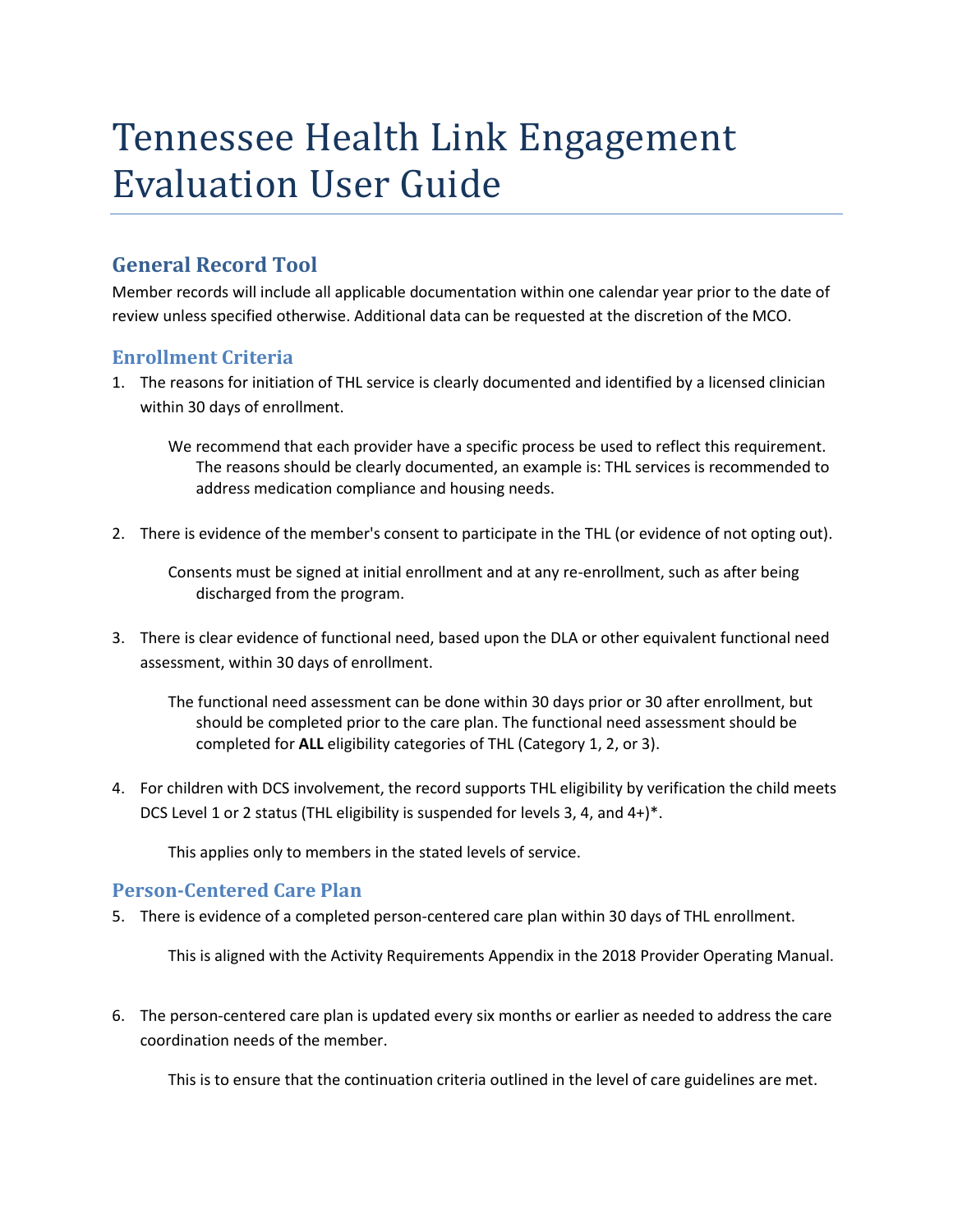- 7. All person-centered care plans are signed by Coordinator, Licensed Clinician and Member/Guardian. All signatures must be within 30 days of the updated person-centered care plan.
- 8. All person-centered care plans are specific, measurable, attainable, relevant, and time-based.

The care plan should include frequency, duration, and target dates of completion.

9. The functional need assessment was updated at a minimum of every six months.

The functional need assessment can be completed more frequently based on the needs of the member.

- 10. All person-centered care plans are comprehensive and reflective of data from the most recent functional need assessment, gaps in care, and any other applicable service provider.
	- A comprehensive person-centered care plan incorporates data from the FNA, gaps in care (CCT or MCO provided), and any other applicable service provider. See Provider Operating Manual: "Comprehensive care management: Initiate, complete, update, and monitor the progress of a comprehensive person-centered care plan as needed."
- 11. The updated person-centered care plans clearly addresses barriers to progress with relevant updated interventions.

This applies only to the care plan updates NOT THE INITIAL CARE PLAN. The updated plan should address any barriers to progress and support the continuation of goals beyond 6 months.

#### **Coordination of Services**

- 12. The record documentation demonstrates efforts to provide member and family support such as: providing high-touch in- person support, provider caregiver psychoeducation or training, identify resources to assist individuals and family supporters, and check-ins with member.
	- Appropriate releases should be completed prior to any collaboration. See Provider Operating Manual: "Member and family support: Provide high-touch in-person support, provider caregiver counseling or training, identify resources to assist individuals and family supporters, and check-ins with member."
- 13. The record documentation demonstrates collaborative efforts from the member's primary and specialty care providers to incorporate into the comprehensive person-centered care plan, as appropriate per assessment.
	- Appropriate releases should be completed prior to any collaboration. Specialty care providers would include current/previous behavioral health providers, but not the member's current Health Link. See Provider Operating Manual: "Care coordination: Participate in member's physical health treatment plan, support scheduling and reduce barriers to adherence for medical and behavioral health appointments, facilitate and participate in regular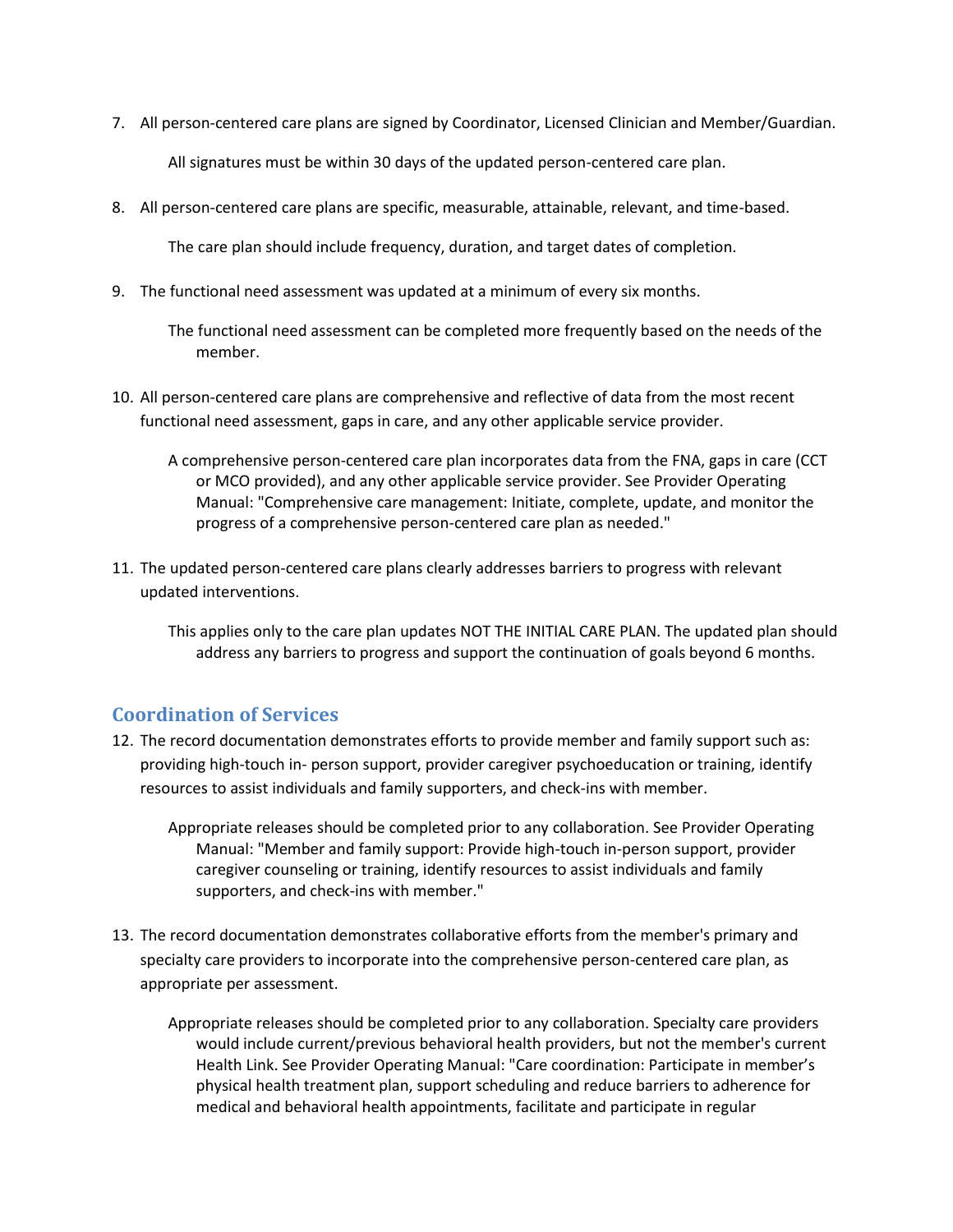interdisciplinary care team meetings, follow up with PCP, proactive outreach with PCP, and follow up with other behavioral health providers or clinical staff."

- 14. There have been active attempts to facilitate access to community supports, communicate member needs to community partners (e.g. schools, food banks, etc.), and provide information and assistance in accessing services.
	- Appropriate releases should be completed prior to any collaboration. See Provider Operating Manual: "Referral to social supports: Identify and facilitate access to community supports, communicate member needs to community partners, and provide information and assistance in accessing services." This would include schools for school age children.
- 15. If member has received inpatient or ER services, the THL has provided transitional care to include assistance in discharge planning, support in crisis situations, and/or establishing and/or confirming follow-up care post discharge.
	- Appropriate releases should be completed prior to any collaboration. See Provider Operating Manual: "Transitional care: Provide additional high touch support in crisis situations, participate in development of discharge plan for each hospitalization, develop a systemic protocol to assure timely access to follow-up care post discharge, establish relationships, and communicate and provide education."
- 16. There is documented evidence in the record that the THL is supporting health promotion with the member.
	- Appropriate releases should be completed prior to any collaboration. See Provider Operating Manual: "Health promotion: Educate the member and his/her family. Example: educating the member and his/her family on independent living skills" The goal for health promotion is to enable the member to self-manage his/her health.

## **Continued Service Review Tool**

Member record reviews will only view documentation within the six months prior to the date of review unless otherwise requested by the MCO.

#### **Continuation of Services**

1. Per MCO review of the provider documentation and/or MCO data, member demonstrates progress toward targeted goals within the past 6 months or barriers to their progress have been addressed.

Guidance for the measuring of progress would come from the person-centered care plan and/or the functional need assessment. The THL progress notes would be the main source of documentation related to this question.

2. Member has current BH treatment needs, or other specialty care needs, that require THL Care Coordination Services?